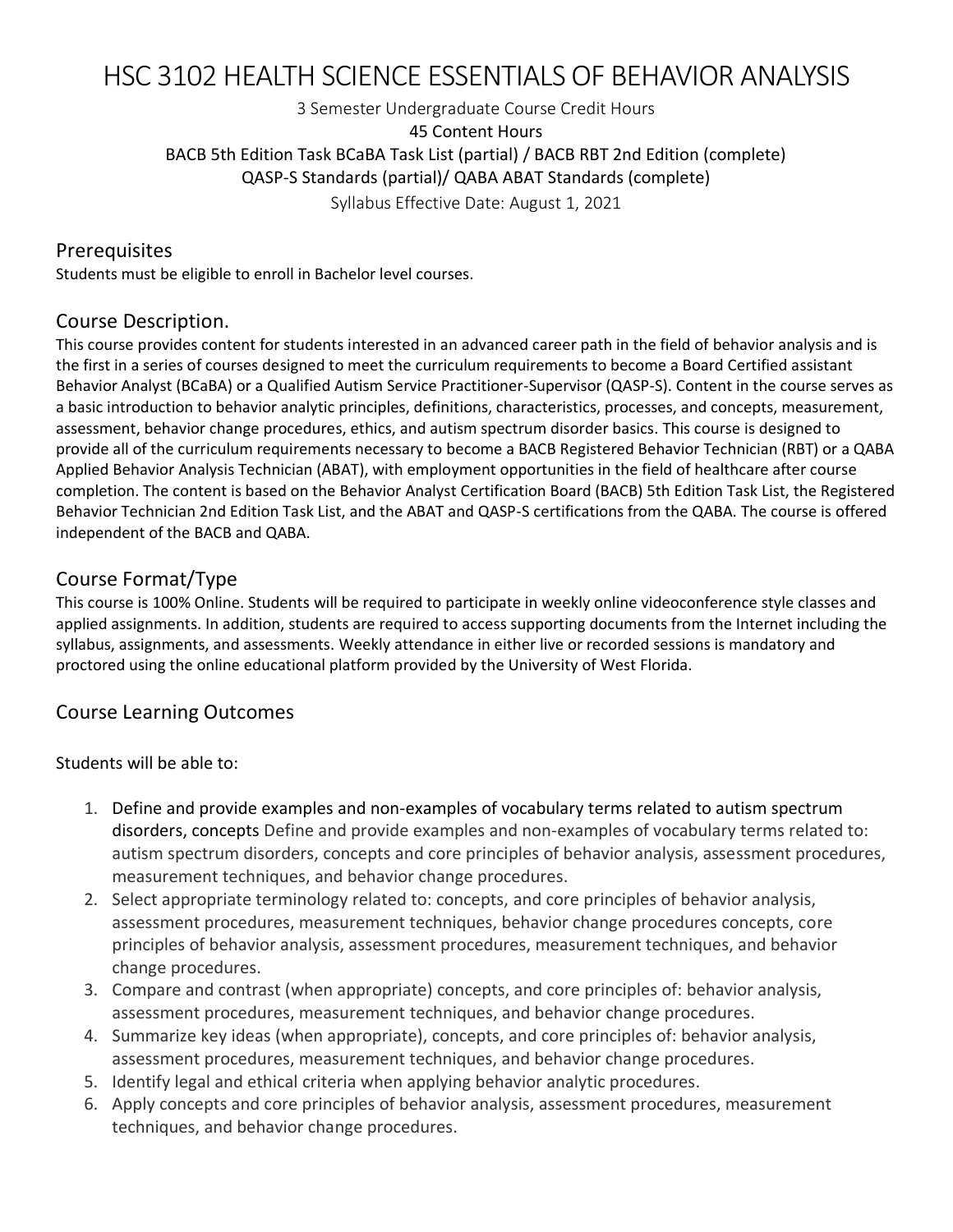- 7. Organize concepts under all topics covered via cumulative assessments throughout the course sequence.
- 8. Identify the purpose of credentialing requirements, especially as it pertains to the treatment of autism spectrum disorders.

## Topics Covered

## Registered Behavior Technician- 2nd Edition Topics Covered

#### A. Measurement

| $A-01$ | Prepare for data collection.                                                                              |
|--------|-----------------------------------------------------------------------------------------------------------|
| $A-02$ | Implement continuous measurement procedures (e.g., frequency, duration).                                  |
| $A-03$ | Implement discontinuous measurement procedures (e.g., partial & whole interval, momentary time sampling). |
| $A-04$ | Implement permanent product recording procedures.                                                         |
| $A-05$ | Enter data and update graphs.                                                                             |
| $A-06$ | Describe behavior and environment in observable and measurable terms.                                     |

#### B. Assessment

| <b>B-01</b> | Conduct preference assessments.                                                                          |
|-------------|----------------------------------------------------------------------------------------------------------|
| $B-02$      | Assist with individualized assessment procedures (e.g., curriculum-based, developmental, social skills). |
| <b>B-03</b> | Assist with functional assessment procedures.                                                            |

### C. Skill Acquisition

| $C-01$ | Identify the essential components of a written skill acquisition plan.                                      |
|--------|-------------------------------------------------------------------------------------------------------------|
| $C-02$ | Prepare for the session as required by the skill acquisition plan.                                          |
| $C-03$ | Use contingencies of reinforcement (e.g., conditioned/unconditioned reinforcement, reinforcement schedules) |
| $C-04$ | Implement discrete-trial teaching procedures.                                                               |
| $C-05$ | Implement naturalistic teaching procedures (e.g., incidental teaching).                                     |
| $C-06$ | Implement task analyzed chaining procedures.                                                                |
| $C-07$ | Implement discrimination training.                                                                          |
| $C-08$ | Implement stimulus control transfer procedures.                                                             |
| $C-09$ | Implement stimulus fading procedures.                                                                       |
| $C-10$ | Implement prompt and prompt fading procedures.                                                              |
| $C-11$ | Implement shaping procedures                                                                                |
| $C-12$ | Implement token economy procedures                                                                          |

### D. Behavior Reduction

| $D-01$ | Identify the essential components of a written behavior reduction plan.                                     |
|--------|-------------------------------------------------------------------------------------------------------------|
| $D-02$ | Describe common functions of behavior.                                                                      |
| $D-03$ | Implement interventions based on modification of antecedents such as motivating/establishing operations and |
|        | discriminative stimuli.                                                                                     |
| $D-04$ | Implement differential reinforcement procedures (e.g., DRA, DRO).                                           |
| D-05   | Implement extinction procedures.                                                                            |
| D-06   | Implement crisis/emergency procedures according to protocol.                                                |

### E. Documentation and Reporting

| $E-01$ | Effectively communicate with a supervisor in an ongoing manner                                                          |
|--------|-------------------------------------------------------------------------------------------------------------------------|
| $E-02$ | Actively seek clinical direction from supervisor in a timely manner                                                     |
| $E-03$ | Report other variables that might affect the client in a timely manner                                                  |
| $E-04$ | Generate objective session notes for service verification by describing what occurred during the session, in accordance |
|        | with applicable legal, regulatory, and workplace requirements                                                           |
| $E-05$ | Comply with applicable legal, regulatory and workplace requirements for data collection, storage and transportation.    |

#### F. Professional Conduct and Scope of Practice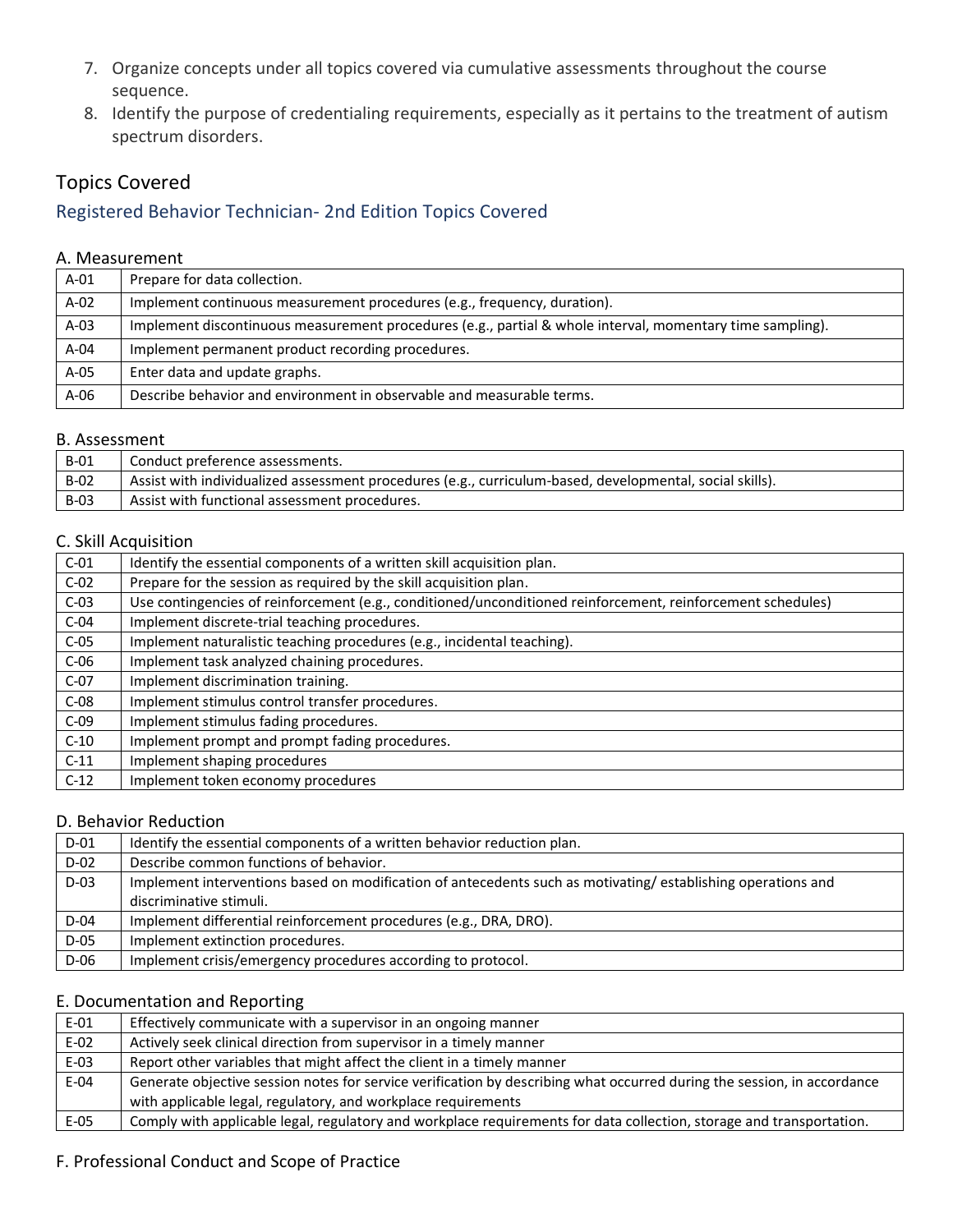| $F-01$ | Describe the BACB's RBT supervision requirements and the role of the RBT in the service delivery system          |
|--------|------------------------------------------------------------------------------------------------------------------|
| $F-02$ | Respond appropriately to feedback and maintain or improve performance accordingly.                               |
| $F-03$ | Communicate with stakeholders (e.g., family, caregivers, other professionals) as authorized.                     |
| $F-04$ | Maintain professional boundaries (e.g., avoid dual relationships, conflicts of interest, social media contacts). |
| $F-05$ | Maintain client dignity.                                                                                         |

## BCaBA Topics Covered

## A. Philosophical Underpinnings

| $A-1$   | Identify the goals of behavior analysis as a science (i.e., description, prediction, control).                      |
|---------|---------------------------------------------------------------------------------------------------------------------|
|         |                                                                                                                     |
| $A-2$   | Explain the philosophical assumptions underlying the science of behavior analysis (e.g., selectionism, determinism, |
|         | empiricism, parsimony, pragmatism).                                                                                 |
| $A-3$   | Describe and explain behavior from the perspective of radical behaviorism.                                          |
| $A - 4$ | Distinguish among behaviorism, the experimental analysis of behavior, applied behavior analysis, and professional   |
|         | practice guided by the science of behavior analysis.                                                                |
| A-5     | Describe and define the dimensions of applied behavior analysis (Baer, Wolf, & Risley, 1968).                       |

### B. Concepts and Principles

| $B-1$  | Define and provide examples of behavior, response, and response class.                                |
|--------|-------------------------------------------------------------------------------------------------------|
| $B-2$  | Define and provide examples of stimulus and stimulus class.                                           |
| $B-3$  | Define and provide examples of respondent and operant conditioning.                                   |
| $B-4$  | Define and provide examples of positive and negative reinforcement contingencies.                     |
| $B-5$  | Define and provide examples of schedules of reinforcement.                                            |
| B-6    | Define and provide examples of positive and negative punishment contingencies.                        |
| $B-7$  | Define and provide examples of automatic and socially mediated contingencies.                         |
| $B-8$  | Define and provide examples of unconditioned, conditioned, and generalized reinforcers and punishers. |
| $B-9$  | Define and provide examples of operant extinction.                                                    |
| $B-10$ | Define and provide examples of stimulus control.                                                      |
| $B-11$ | Define and provide examples of discrimination, generalization, and maintenance.                       |
| $B-12$ | Define and provide examples of motivating operations.                                                 |
| $B-13$ | Define and provide examples of rule-governed and contingency-shaped behavior.                         |
| $B-14$ | Define and provide examples of the verbal operants.                                                   |
| $B-15$ | Define and provide examples of derived stimulus relations.                                            |
|        |                                                                                                       |

## C. Measurement, Data Display, and Interpretation

| $C-1$  | Establish operational definitions of behavior.                                                                  |
|--------|-----------------------------------------------------------------------------------------------------------------|
| $C-2$  | Distinguish among direct, indirect, and product measures of behavior.                                           |
| $C-3$  | Measure occurrence (e.g., frequency, rate, percentage).                                                         |
| $C-4$  | Measure temporal dimensions of behavior (e.g., duration, latency, interresponse time).                          |
| $C-5$  | Measure form and strength of behavior (e.g., topography, magnitude                                              |
| $C-6$  | Measure trials to criterion.                                                                                    |
| $C-7$  | Design and implement sampling procedures (i.e., interval recording, time sampling).                             |
| $C-8$  | Evaluate the validity and reliability of measurement procedures.                                                |
| $C-9$  | Select a measurement system to obtain representative data given the dimensions of behavior and the logistics of |
|        | observing and recording.                                                                                        |
| $C-10$ | Graph data to communicate relevant quantitative relations (e.g., equal-interval graphs, bar graphs, cumulative  |
|        | records).                                                                                                       |
| $C-11$ | Interpret graphed data.                                                                                         |

E. Ethics

| $E-1$ | Responsible conduct of behavior analysts          |  |
|-------|---------------------------------------------------|--|
| $E-2$ | Behavior analysts' responsibility to clients      |  |
| $E-3$ | Assessing behavior                                |  |
| $E-4$ | Behavior analysts and the behavior-change program |  |
| $E-5$ | Behavior analysts as supervisors                  |  |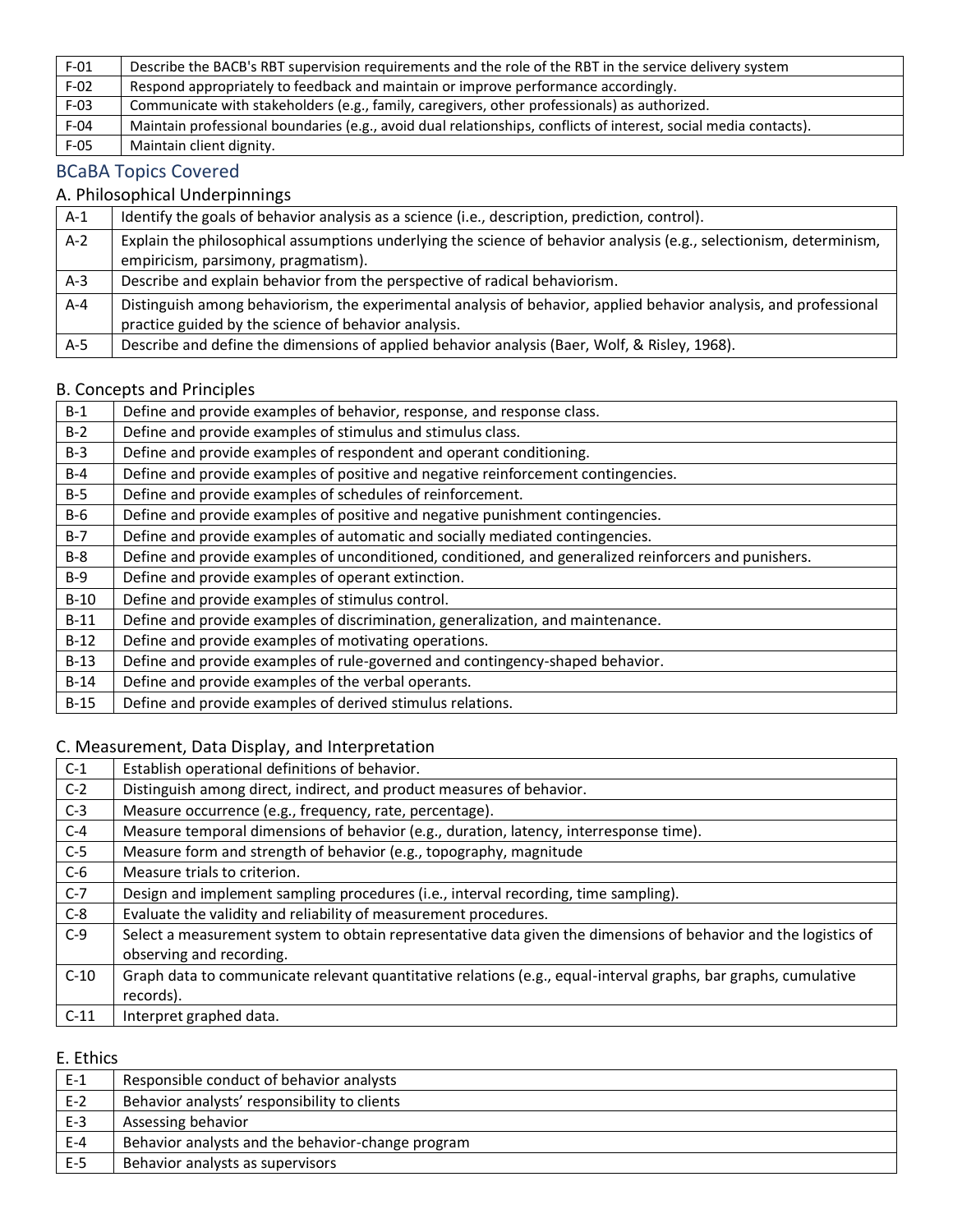| $E-6$   | Behavior analysts' ethical responsibility to the profession of behavior analysis |
|---------|----------------------------------------------------------------------------------|
| $E - 7$ | Behavior analysts' ethical responsibility to colleagues                          |
| $E-8$   | Public statements                                                                |
| $E-9$   | Behavior analysts and research                                                   |
| $E-10$  | Behavior analysts' ethical responsibility to the BACB                            |

### G. Behavior-Change Procedures

| $G-1$ | Use positive and negative reinforcement procedures to strengthen behavior.                                                      |
|-------|---------------------------------------------------------------------------------------------------------------------------------|
| $G-2$ | Use interventions based on motivating operations and discriminative stimuli.                                                    |
| $G-3$ | Establish and use conditioned reinforcers.                                                                                      |
| $G-4$ | Use stimulus and response prompts and fading (e.g., errorless, most-to-least, least-to-most, prompt delay,<br>stimulus fading). |
| $G-5$ | Use modeling and imitation training.                                                                                            |
| $G-6$ | Use instructions and rules.                                                                                                     |
| $G-7$ | Use shaping.                                                                                                                    |
| $G-8$ | Use chaining.                                                                                                                   |

## I. Personnel Supervision and Management

| $1-1$   | State the reasons for using behavior-analytic supervision and the potential risks of ineffective supervision (e.g., |
|---------|---------------------------------------------------------------------------------------------------------------------|
|         | poor client outcomes, poor supervisee performance).                                                                 |
| $1-2$   | Establish clear performance expectations for the supervisor and supervisee.                                         |
| $I-3$   | Select supervision goals based on an assessment of the supervisee's skills.                                         |
| $ -4$   | Train personnel to competently perform assessment and intervention procedures.                                      |
| $1-5$   | Use performance monitoring, feedback, and reinforcement systems.                                                    |
| $I-6$   | Use a functional assessment approach (e.g., performance diagnostics) to identify variables affecting personnel      |
|         | performance.                                                                                                        |
| $I - 7$ | Use function-based strategies to improve personnel performance.                                                     |
| $1-8$   | Evaluate the effects of supervision (e.g., on client outcomes, on supervisee repertoires).                          |

## ABAT Topics Covered

### A. Autism Core Knowledge

|    | ASD and common characteristics and deficits                                                                    |
|----|----------------------------------------------------------------------------------------------------------------|
|    | Autism as a spectrum disorder with a triad of primary impairments                                              |
| 3. | 'Red flags' used in early diagnosis                                                                            |
| 4. | Risk factors to autism spectrum disorder                                                                       |
|    | Terminology associated with diagnosis, such as pragmatic language, receptive and expressive language, sensory- |
|    | motor, social skills, joint attention, sterotypy.                                                              |
| 6. | How and when diagnosis disorders commonly associated in differential diagnosis, such as learning disabilities, |
|    | processing disorders, etc.                                                                                     |
|    | Identify co-morbid disorders associated with ASD                                                               |

## B. Legal, Ethical, and Professional Considerations

| <b>.</b>  | Scope and role of practice for the ABAT                                                           |
|-----------|---------------------------------------------------------------------------------------------------|
| <u>L.</u> | QABA code of ethics, policies and procedures                                                      |
|           | Limitations of confidentiality                                                                    |
|           | <b>HIPAA</b>                                                                                      |
|           | Advocacy and collaborative approach to intervention 6. Identify the following acronyms: IEP, IDEA |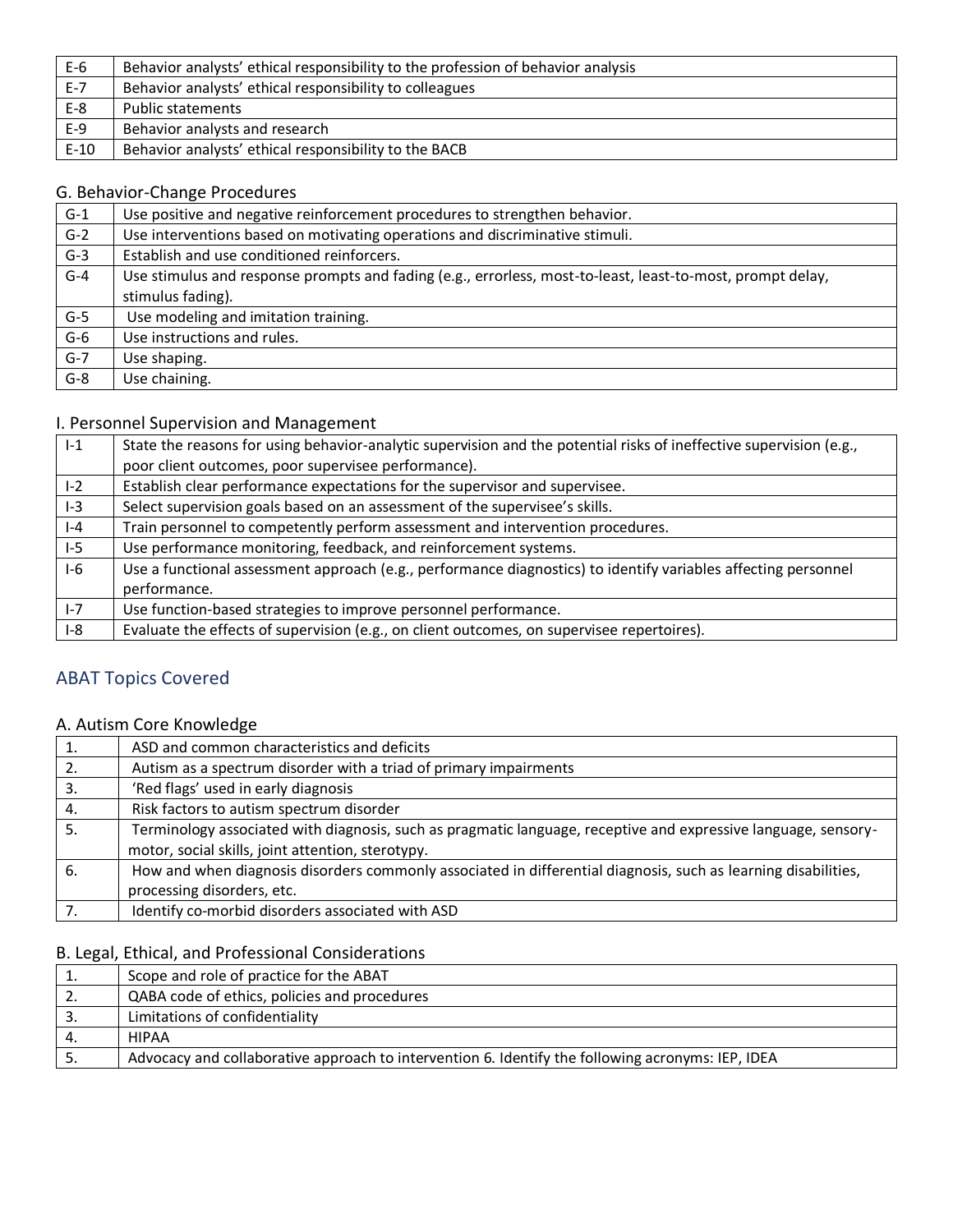### C. Core Principles of ABA

|    | Basic assumptions in behaviorism and behavior modification                                                      |
|----|-----------------------------------------------------------------------------------------------------------------|
|    | Classical and operant conditioning, conditioned and unconditioned reinforcement and punishment                  |
| 3. | Three-part contingency; antecedents, behaviors, consequences                                                    |
| 4. | Foundational behavioral terminology including, extinction, extinction burst, spontaneous recovery, deprivation, |
|    | satiation, stimulus, discriminative stimulus, stimulus control, responses, motivation operations, establishing  |
|    | operations, setting events                                                                                      |
| 5. | Principles and types of schedules of reinforcement and punishment                                               |
| 6. | Contingent and non-contingent; primary and secondary reinforcement and punishment                               |
|    | Terms and definitions of Applied Verbal Behavior (AVB)                                                          |

### D. Antecedent Interventions

| 1.            | Define and identify positive behavior support systems                                                  |
|---------------|--------------------------------------------------------------------------------------------------------|
| $^{\circ}$ 2. | Premack principle, behavioral momentum, priming, forced choice                                         |
| -3.           | Identify common environment and visual supports and benefits of each such as, functional communication |
|               | training, PECS, TEACCH, social stories, video modeling, visual schedules                               |

### E. Skill Acquisition Programming

| 1.  | Elements of effective goals and objectives                            |
|-----|-----------------------------------------------------------------------|
| 2.  | Task analysis                                                         |
| 3.  | Types of prompts                                                      |
| 4.  | Prompt dependence and fading                                          |
| 5.  | Demands and demand fading 6. Pairing                                  |
| 7.  | Modeling                                                              |
| 8.  | Imitation                                                             |
| 9.  | Verbal operants                                                       |
| 10. | Memetic behavior                                                      |
| 11. | Motor behavior                                                        |
| 12. | <b>Errorless learning</b>                                             |
| 13. | Error correction procedures                                           |
| 14. | Stimulus control and transfer                                         |
| 15. | Transfer trials                                                       |
| 16. | Discrete trial teaching (DTT)                                         |
| 17. | Discrimination training                                               |
| 18. | Shaping                                                               |
| 19. | Backward and forward chaining                                         |
| 20. | Natural environment teaching (NET) 21. Generalization and maintenance |
| 22. | Pivotal behavior                                                      |
| 23. | Pivotal response training (PRT)                                       |

### F. Behavior Reduction Interventions

|     | Behavior Intervention Plan (BIP)                                                                              |
|-----|---------------------------------------------------------------------------------------------------------------|
| ـ ـ | Name 4 functions of behavior and define FBA                                                                   |
| J.  | Contingency interventions, such as token economy, positive practice, over-correction, response cost, time out |
|     | Differential reinforcement procedures: DRO, SRA, DRI, DRL, DRH                                                |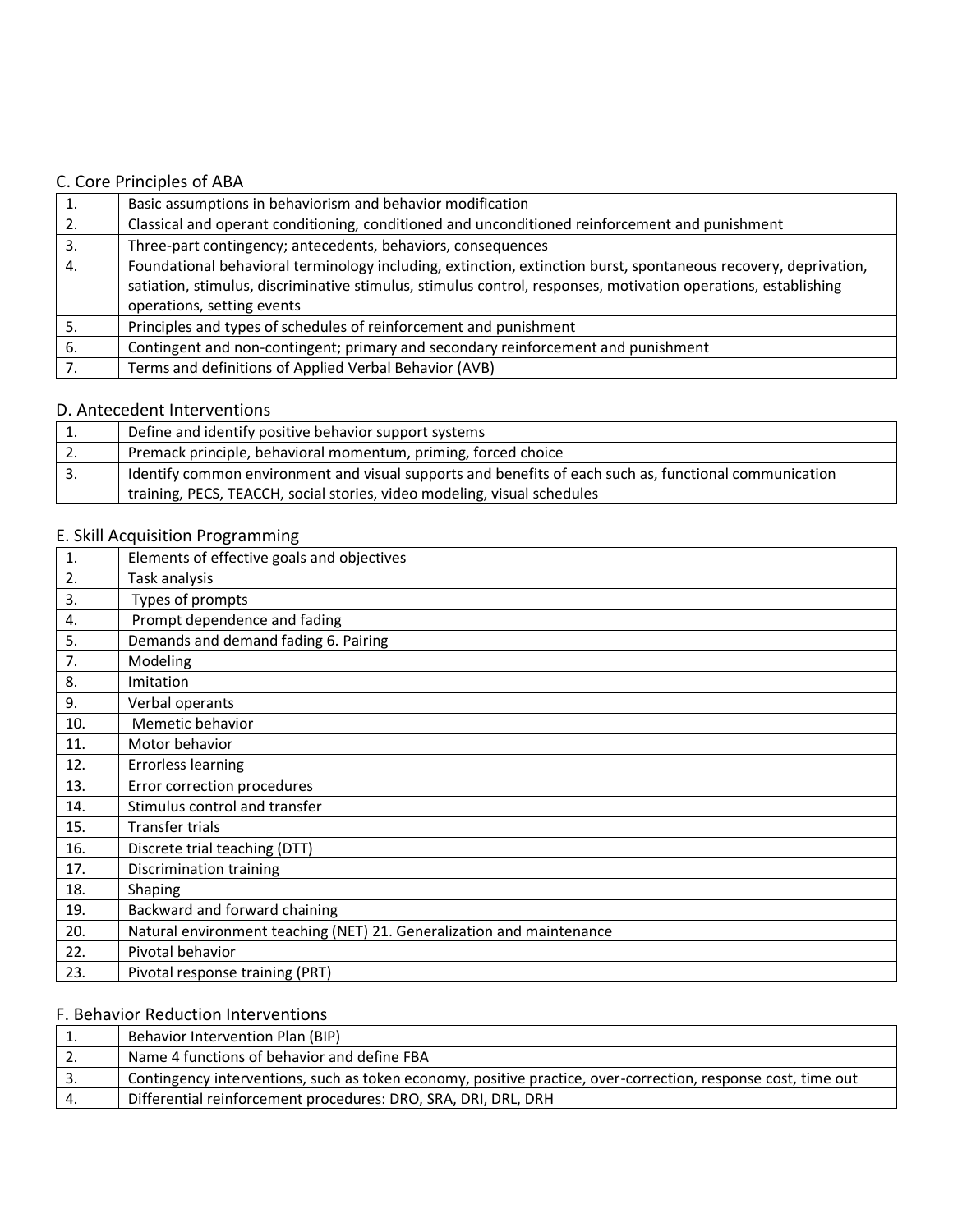## G. Data Collection and Analysis

| 1.  | Reliability and validity                                                                                          |
|-----|-------------------------------------------------------------------------------------------------------------------|
| 2.  | Operational definitions                                                                                           |
| 3.  | Types of assessments: preference, self-monitoring, ABC, environmental evaluation                                  |
| 4.  | Types of measurement, such as frequency/event recording, duration, time sampling, interval, partial interval, and |
|     | latency                                                                                                           |
|     | Continuous and discontinuous; direct and indirect data recording                                                  |
| -6. | Basic graphs; line, scatterplot, bar                                                                              |
|     | Define and identify the benefits of IOA                                                                           |

## QASP-S Topics Covered

### A. Autism Spectrum Disorder Basics

| . . | DSM-IV and DSM-V (or current DSM) related to autism spectrum disorders  |
|-----|-------------------------------------------------------------------------|
| z.  | CDC risk factors and comorbidities related to autism spectrum disorders |
| 3.  | Developmental milestones (e.g., typical and atypical, age appropriate)  |
|     | Autism diagnostic process                                               |

## B. Legal, Ethical, and Professional Considerations

| 1. | QABA Code of Ethics                                                                                               |
|----|-------------------------------------------------------------------------------------------------------------------|
| 2. | HIPAA regulations (e.g., confidentiality including limitations, mandated reporting, reportable documents, duty to |
|    | warn vs. duty to protect                                                                                          |
| 3. | Educational laws (e.g., IDEA, LRE, IEP, ADA, Rehabilitation Act, 504 Plan)                                        |
| 4. | Positive behavior supports                                                                                        |
| 5. | Person-centered planning                                                                                          |
| 6. | Methods of collaboration (e.g., treatment adherence, referral methods)                                            |

### C. Core Principles of ABA

| 1.  | Four-term contingency                                                                                            |
|-----|------------------------------------------------------------------------------------------------------------------|
| 2.  | Respondent behavior vs. operant behavior                                                                         |
| 3.  | Stimulus (e.g., stimulus control, discriminative stimulus, stimulus delta, SD-p, generalization, discrimination, |
|     | response)                                                                                                        |
| 4.  | Motivating operations including satiation and deprivation                                                        |
| 5.  | dead man's test                                                                                                  |
| 6.  | Reinforcement and punishment (e.g., positive and negative)                                                       |
| 7.  | matching law (e.g., rate, magnitude)                                                                             |
| 8.  | Conditioned vs. unconditioned reinforcers/punishers                                                              |
| 9.  | Basic schedules of reinforcement (e.g., fixed-interval, fixed-ratio, variable-interval and variable ratio)       |
| 10. | Risks to extinction procedures (e.g., extinction burst, spontaneous recovery and resurgence)                     |
| 11. | Basic verbal operants (e.g., mand, tact, echoic and intraverbal)                                                 |
| 12. | Scientific understanding: description, prediction, and control                                                   |
| 13. | Six attitudes of science                                                                                         |
| 14. | Seven dimensions of applied behavior analysis                                                                    |

### D. Antecedent Interventions

| Antecedent strategies (e.g., priming, choices, behavior momentum, visual supports, Premack Principle, |
|-------------------------------------------------------------------------------------------------------|
| environmental modifications)                                                                          |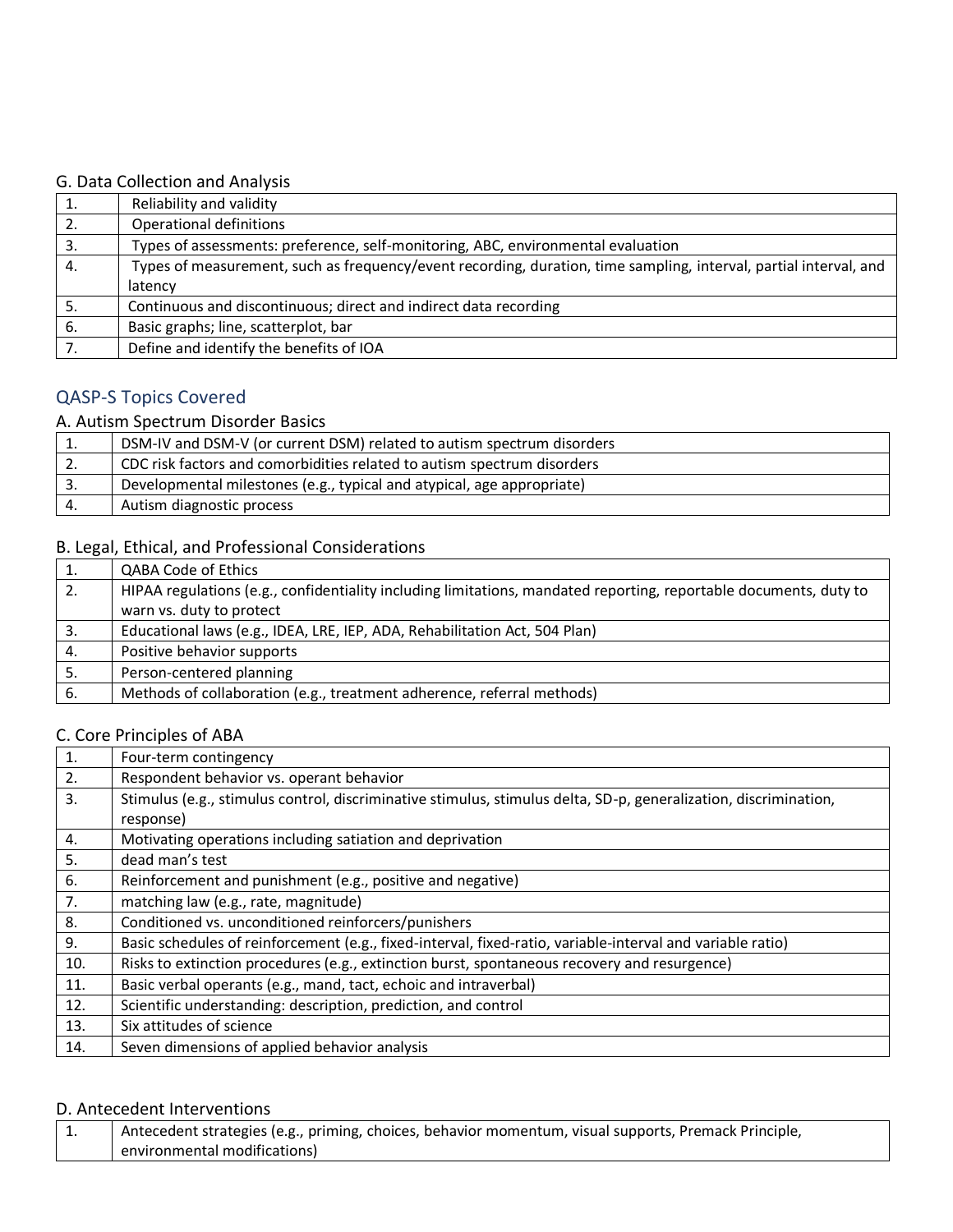| <u>.</u> | Non-contingent reinforcement procedures |
|----------|-----------------------------------------|
| <u>.</u> | Functional communication training       |
|          | effects of setting events               |

### E. Skill Acquisition Programming

|     | goal writing criteria (e.g., objective measurable mastery criteria, targets) |
|-----|------------------------------------------------------------------------------|
| ـ ـ | social/cultural factors necessary for program success                        |
|     | error correction methods                                                     |
|     | prompts (e.g., hierarchy, procedures, fading, types, prompt dependency)      |
|     | ABA instructional and educational methodologies                              |

## F. Behavior Reduction Interventions

| 1. | components of behavior intervention plans                                                                         |
|----|-------------------------------------------------------------------------------------------------------------------|
| 2. | components of token economies (e.g., backup reinforcers, generalized reinforcers, response- cost, ratio strain)   |
| 3. | time-out procedures                                                                                               |
| 4. | differential reinforcement procedures                                                                             |
| 5. | behavior contrast                                                                                                 |
| 6. | functional assessments and functions of behaviors                                                                 |
| 7. | group contingencies                                                                                               |
| 8. | components of contingency contracts                                                                               |
| 9. | ethical considerations related to behavior reduction interventions (e.g., extinction, time- out procedures, group |
|    | contingencies, punishment procedures)                                                                             |

## G. Data Collection and Analysis

| 1. | types of measurement (e.g., frequency/rate, duration, force/magnitude, response latency, and inter-response   |
|----|---------------------------------------------------------------------------------------------------------------|
|    | time)                                                                                                         |
| 2. | types of ABA graphs                                                                                           |
| 3. | data collection methods                                                                                       |
| 4. | continuous vs. discontinuous measurement systems (e.g., partial interval recording, whole interval recording, |
|    | momentary time sampling)                                                                                      |
| 5. | types of IOA (e.g., total count IOA and trial by trial IOA)                                                   |
| 6. | visual analysis (e.g., trend, level, and variability)                                                         |
| 7. | characteristics of trustworthy measurements (e.g., reliability, accuracy, and validity)                       |

### H. Assessment

| 1. | types of preference and reinforcement assessments (i.e., limitations and benefits, implementation)              |
|----|-----------------------------------------------------------------------------------------------------------------|
| 2. | components of functional behavior assessment (e.g., including direct (descriptive) and indirect assessments and |
|    | their advantages and limitations, definition and components of a FBA)                                           |
|    | behavior assessment scales (interviews and scales)                                                              |
| 4. | conditional probability components                                                                              |
|    | environmental analysis components                                                                               |
| 6. | criteria for operational definitions                                                                            |

### H. Training and Supervision

| <b>.</b> | Identify the elements to Behavior Skills Training (BST)                   |
|----------|---------------------------------------------------------------------------|
| 2.       | Identify systems for monitor treatment and program integrity.             |
| -3.      | Identify systems for evaluating staff performance.                        |
| 4.       | Identify effective strategies for providing support for staff and family. |
| -5.      | Identify methods to mitigate observer drift and reactivity.               |
| 6.       | Identify effective feedback that is clear, concise, and timely.           |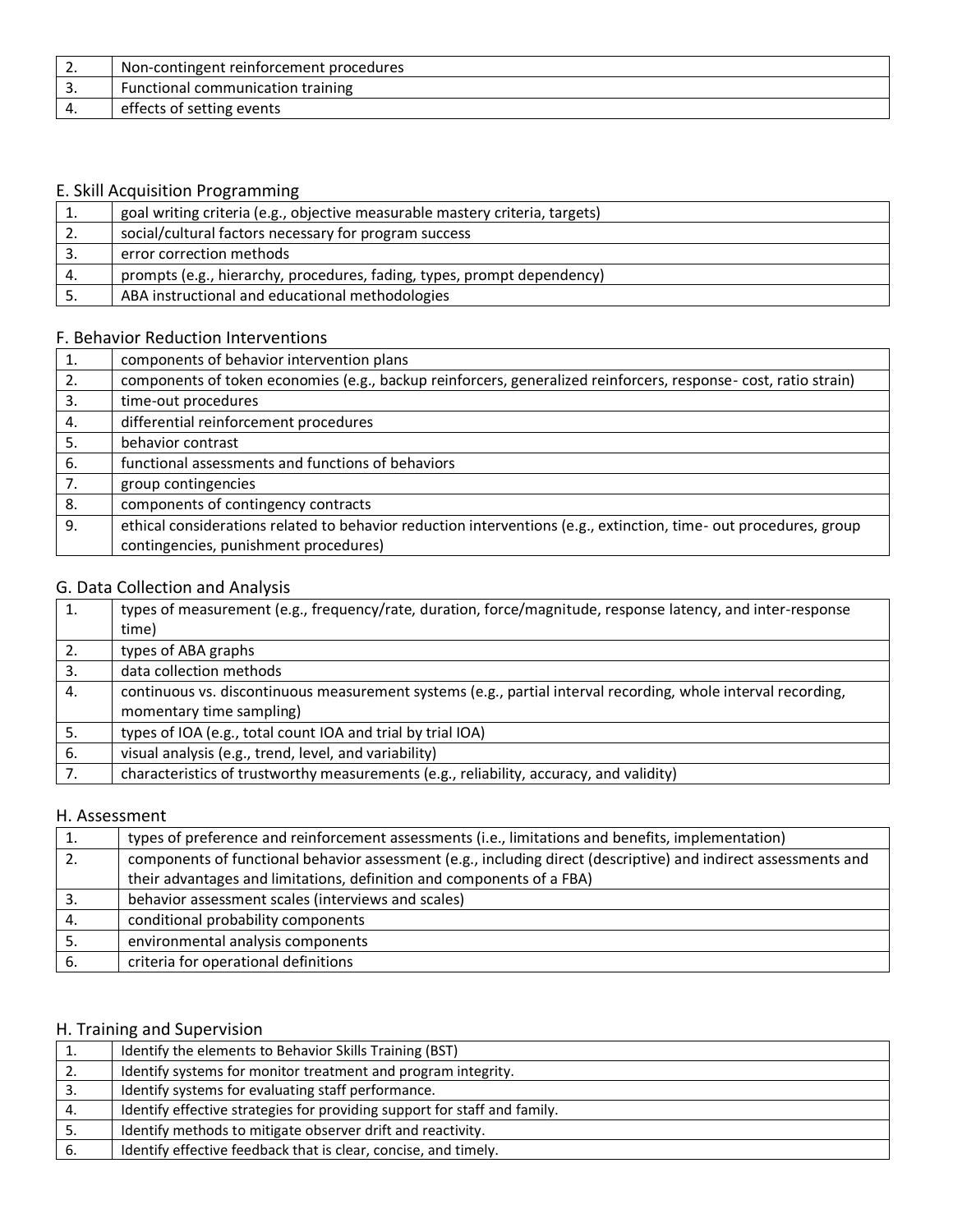| , . | poor<br>supervision. "<br>ldentify<br>' elements of                               |
|-----|-----------------------------------------------------------------------------------|
| ٥.  | ' cultural values<br>tor<br>Identify the<br>$\overline{\cdot}$ awareness.<br>need |

## Required Texts and Materials

Tarbox, J., & Tarbox, C. (2016). *Training manual for behavior technicians: Working with individuals with autism*. Academic Press. ISBN 978-0128094082

## Grading System

Points will be allocated using the following weighted system

- 1. Participation in weekly assignments (50% of final grade)
- 2. Exams (50% of final grade)

## Exams

All exams are cumulative and are available on the UWF eLearning system. Computers must be able to take the exam using a lock-down browser.

## **Assignments**

Content hours earned towards BACB requirements and QABA requirements have been carefully calculated. If a student neither attends the live virtual class nor views the recorded lectures for each week, a 10% response cost to the final grade will be administered for each missed session or recording. If 3 or more class sessions are missed, this will result in an automatic (F) failing grade assigned for the course. Students must also complete weekly assignments to receive a passing grade in the course. Assignments submitted beyond one week from the due date will not receive points, but assignments still must be placed in eLearning by the end of the course in order to earn a passing grade. If any assignments are not submitted to eLearning by the end of course, a 10% response cost to the final grade per missing assignment will be administered. If 3 or more assignments are missed, this will result in an automatic (F) failing grade assigned for the course.

## Virtual Class

Our students have choices in attendance and participation: Students are encouraged to attend all live, realtime, class sessions. If students cannot attend live, they must watch the recording each week, in addition to any other pre-recorded lectures.

| A            | 92-100                                                                                     |
|--------------|--------------------------------------------------------------------------------------------|
| $A -$        | 90-91                                                                                      |
| $B+$         | 88-89                                                                                      |
| B            | 82-87 - Grades of 82% or higher are required for courses with prerequisites in the program |
| <b>B-</b>    | 80-81                                                                                      |
| $C+$         | 78-79                                                                                      |
| $\mathsf{C}$ | $72 - 77$                                                                                  |
| $C-$         | 70-71                                                                                      |
| D            | 60-69                                                                                      |
|              | 59 or below                                                                                |

## Grading scale

Incomplete grades (I) will not be given except under very extreme circumstances. Please see the UWF catalog for rules about Incomplete grades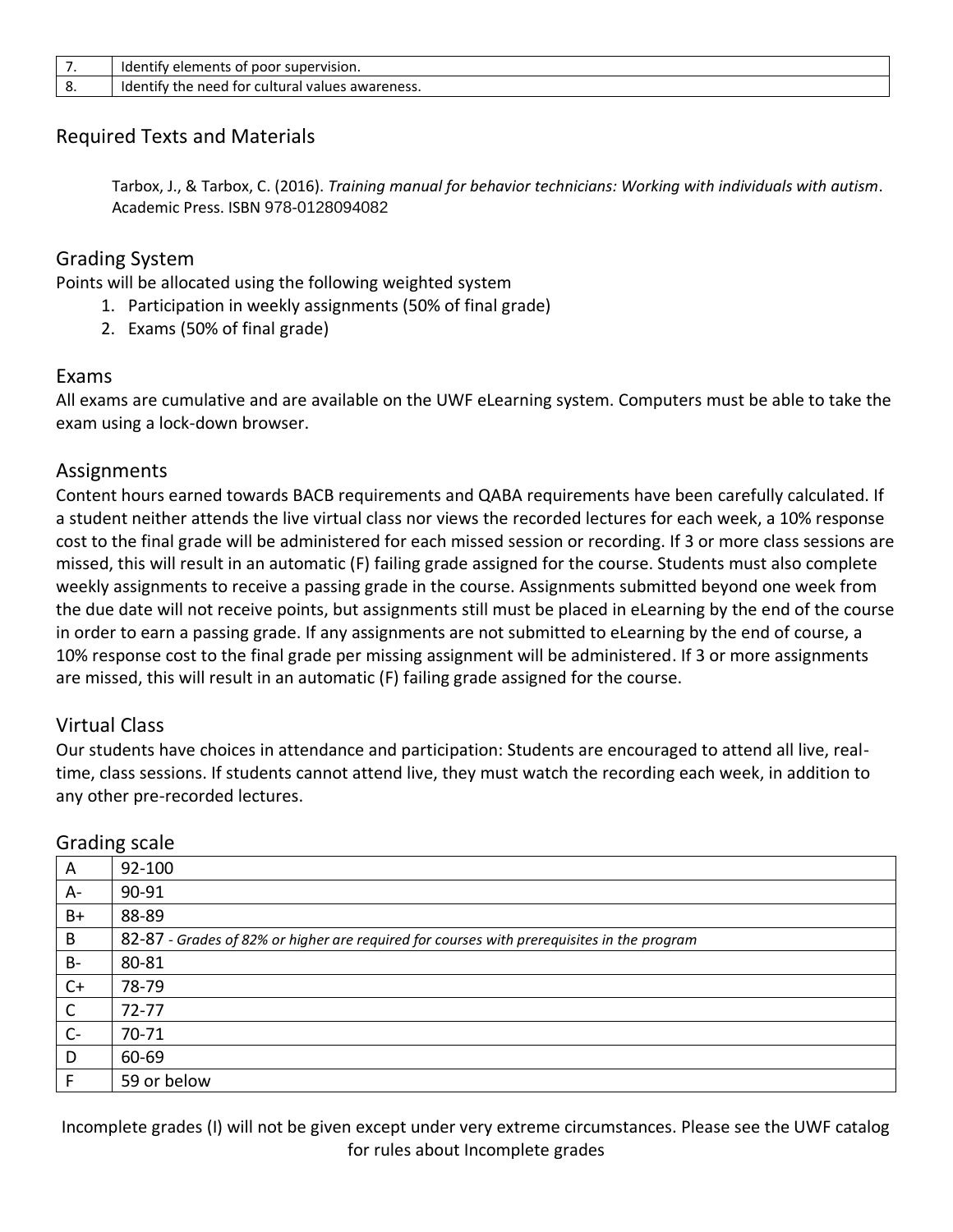## Special Technology Requirements

Each student is expected to activate a MyUWF account and access it 2-3 times per week and access their UWF email account 2-3 times per week. Students will need broadband internet (laptop or desktop computer preferred) via a compatible web browser (complete list in Canvas). Students are expected to participate in the online learning environment by downloading files from Canvas and uploading and attaching files to send to others. Students will need audio input, built-in, or external computer speakers, as well as an internal or external webcam (recommended) in order to actively participate in the on-line live classroom and check ins.

- Canvas Support Hotline (Open 24/7) 1-844-866-3349
- UWF ITS Help Desk 1-850-474-2075 or email [itshelpdesk@uwf.edu](mailto:itshelpdesk@uwf.edu)

## Student Accessibility Resources

The University of West Florida supports an inclusive learning environment for all students. If there are aspects of the instruction or design of this course that hinder your full participation, such as time-limited exams, inaccessible web content, or the use of non-captioned videos and podcasts, reasonable accommodations can be arranged. Prior to receiving accommodations, you must register with the Student Accessibility Resources (SAR). Appropriate academic accommodations will be determined based on the documented needs of the individual. For information regarding the registration process, e-mail sar@uwf.edu or call 850.474.2387.

## Expectations for Academic Conduct

The Student Code of Conduct sets forth the rules, regulations, and expected behavior of students enrolled at the University of West Florida. Violations of any rules, regulations or behavioral expectations may result in a charge of violating the Student Code of Conduct. It is the student's responsibility to read the Student Code of Conduct and comply with these expectations. The Student Code of Academic Conduct defines various forms of academic misconduct including cheating and plagiarism and describes the process for addressing allegations of academic misconduct. More information and links to the University regulations governing both student conduct and academic conduct can be found on the Dean of Students website listed under the Office of Student Rights and Responsibilities

UWF maintains a university license agreement for an online text matching service called Turnitin. At our discretion, we may use the Turnitin service to evaluate the originality of student papers. We also may employ other services and techniques to evaluate your work for evidence of appropriate authorship practices as needed.

Respondus LockDown Browser is a client-based application that "locks down" a computer or device during an online exam delivered on a third-party assessment platform, such as a Learning Management System (LMS). [Privacy information for Respondus LockDown Browser.](https://web.respondus.com/privacy/privacy-additional-monitor/)

Respondus Monitor is a companion product for LockDown Browser that enables students to record themselves with a webcam and microphone during an online exam. The recordings and other data from the exam session are processed automatically; summary information is provided to the instructor, such as if the student left the video frame during the exam session. [Privacy information for Respondus Monitor.](https://web.respondus.com/privacy/privacy-additional-monitor/)

## Military and Veterans' Resource Center

The [UWF Military & Veterans Resource Center \(MVRC\)](https://uwf.edu/academic-affairs/departments/military-veteran-resource-center/) serves as a leading campus advocate for military and veterans students, working to ensure the needs of these individuals are met through coordinating with multiple university offices and services. The center provides assistance with the following: GI Bill ® education benefits, active-duty tuition assistance, out-of-state fee waiver, tutoring, paper reading, counseling, disability